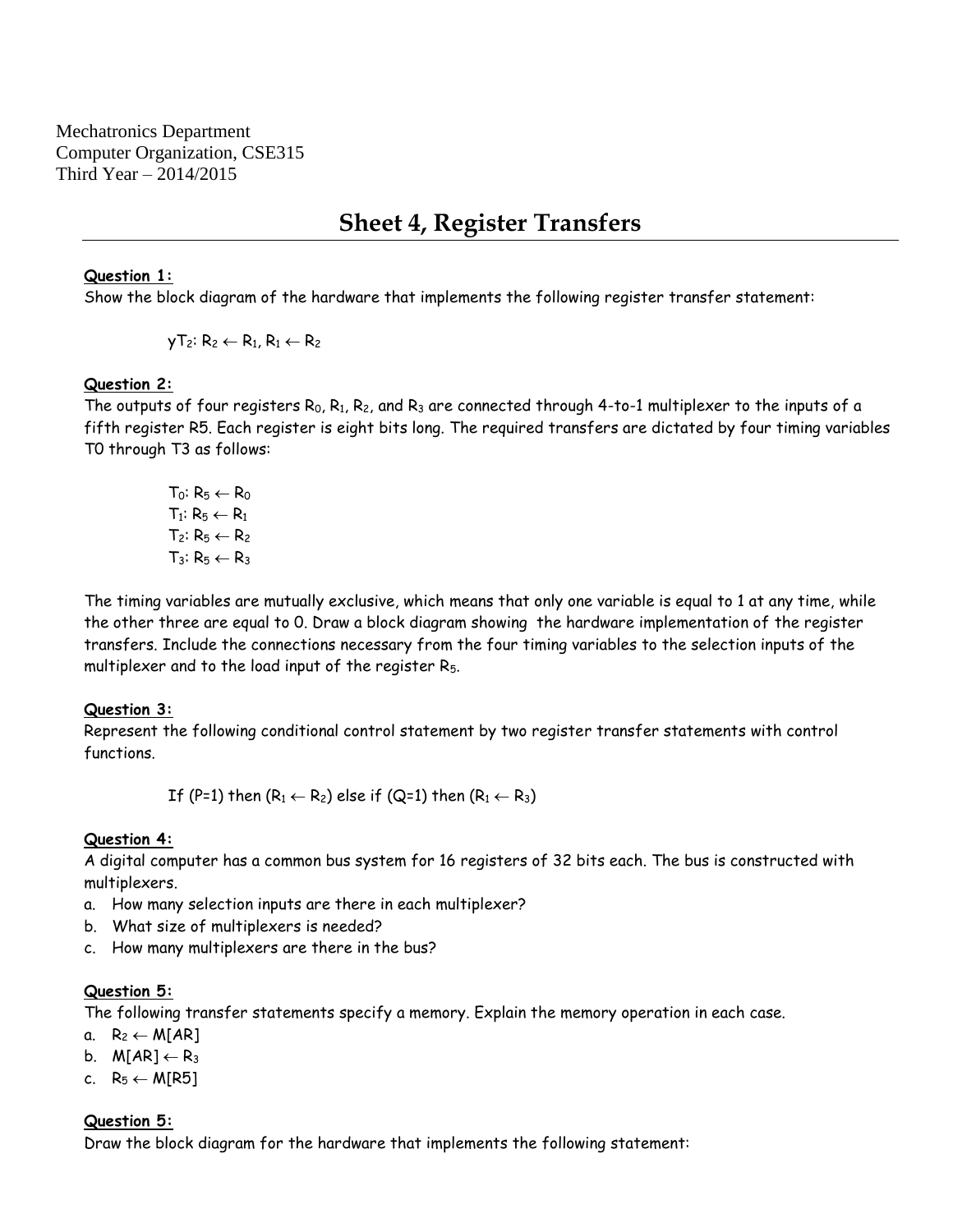$$
x + yz: AR \leftarrow AR + BR
$$

Where AR and BR are two n-bit registers and x, y, and z are control variables. Include the logic gates for the control function.

## **Question 6:**

Show the hardware that implements the following statement. Include the logic gates for the control function and a block diagram for the binary counter with a count enable input.

 $xyT_0 + T_1 + YT_2$ : AR  $\leftarrow$  AR + 1

## **Question 7:**

Consider the following register transfer statements for two 4-bit registers  $R_1$  and  $R_2$ 

 $xT: R_1 \leftarrow R_1 + R_2$  $x^{\prime}$ *T*: R<sub>1</sub>  $\leftarrow$  R<sub>2</sub>

Every time that variable T = 1, either the content of R<sub>2</sub> is added to the content of R<sub>1</sub> if  $x = 1$ , or the content of  $R_2$  is transferred to  $R_1$  if  $x = 0$ . Draw a diagram showing the hardware implementation of the two statements.

## **Question 8:**

Design an arithmetic circuit with one selection variable S, and two n-bit data inputs A and B. The circuit generates the following four arithmetic operations in conjunction with the input carry Cin. Draw the logic diagram.

| $C_{\text{in}} = 0$ | $C_{\rm in} = 1$       |
|---------------------|------------------------|
| $D = A$ plus B      | $D = A$ plus 1         |
| $D = A - 1$         | $D = A$ plus B' plus 1 |

## **Question 9:**

Design a digital circuit that performs the four logic operations of XOR, XNOR, NOR, and NAND. Use two selection variables.

## **Question 10:**

Register A holds the b-bit binary 11011001. Determine the operand B and the logic micro-operation to be performed in order to change the value in A to:

- a. 01101101
- b. 11111101

## **Question 11:**

The 8-bit registers Ar, BR, CR, and DR initially have the following values:

AR = 11110010 BR = 11111111 CR = 10111001 DR = 11101010

Determine the 8-bit values in each register after the execution of the following sequence of micro-operations.